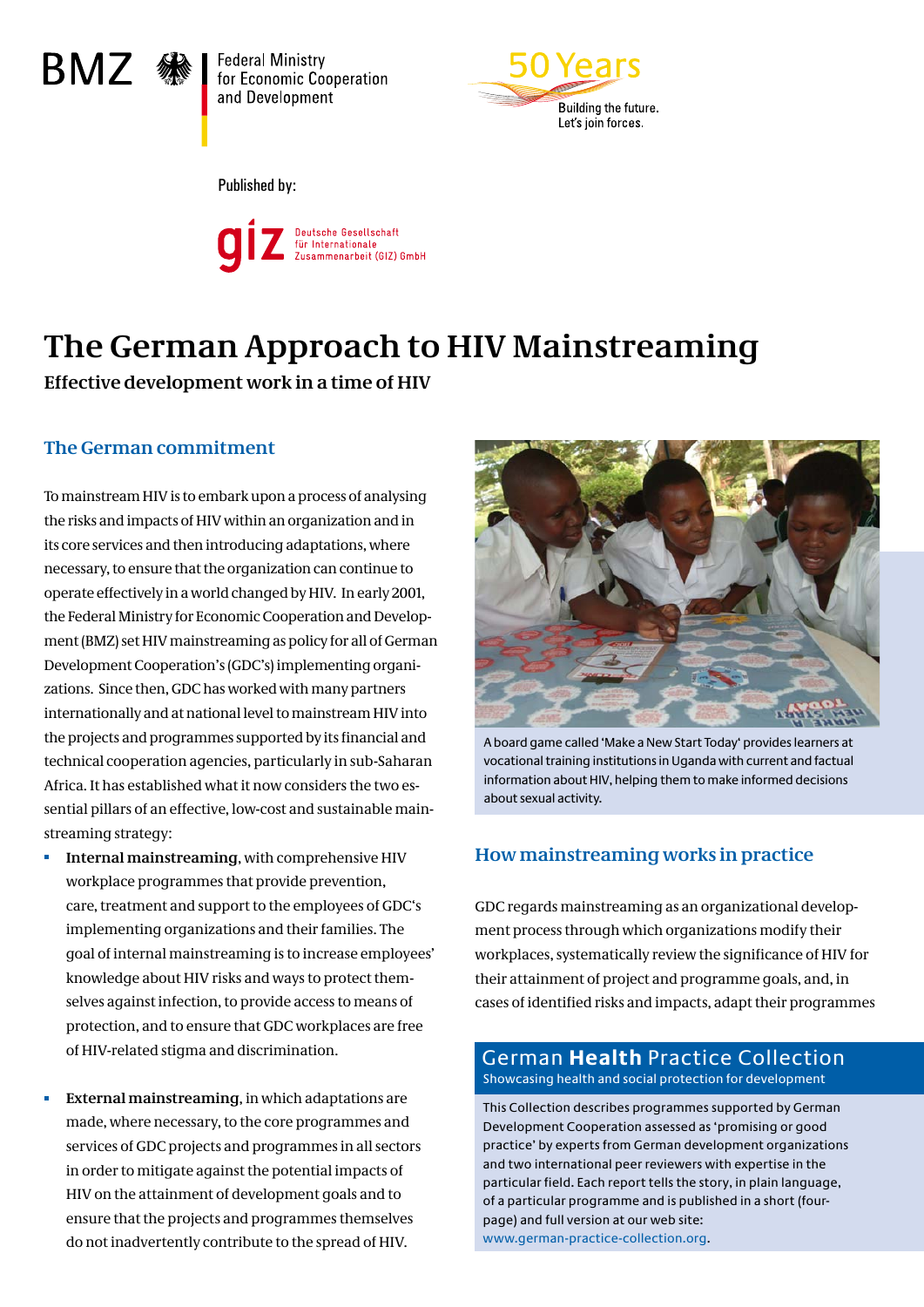and advisory services, across sectors, accordingly. Once these reviews and adaptations have been undertaken, HIV has been brought into the 'mainstream' of the organization, project or programme and the mainstreaming process is complete. This cycle of review and adaptation is repeated on a periodic basis, to ensure that the mainstreaming approach remains responsive to changing epidemiological situations.

> $\blacktriangleright$  To download the full version of this report and other publications in this collection, go to www.german-practice-collection.org.

The personnel departments of Deutsche Gesellschaft für Internationale Zusammenarbeit (GIZ)<sup>1</sup> and KfW Development Bank (KfW) are responsible for internal mainstreaming, administering HIV workplace programmes for employees at both head offices and in partner countries. Tailored to fit the unique circumstances found within each country, they commonly include sensitization events about HIV, the availability of free condoms in all workplaces, opportunities for HIV counselling and testing, agreements with insurance providers for HIV-related insurance for employees, and access to affordable medicines, including antiretroviral medicines.

External mainstreaming within GDC implementing organizations is guided by the findings of systematic reviews, or appraisals, conducted at the start of new projects and programmes in countries with generalized HIV epidemics (national HIV prevalence rate >1%). With guidance from HIV mainstreaming personnel, programme staff assess whether HIV poses a risk to the attainment of project goals, whether the project itself could inadvertently further the spread of HIV, and whether there are contributions to the HIV response which could be made under the auspices of the proposed project. If risks or potential impacts are identified, mainstreaming personnel and programme staff adapt the project design accordingly.

In financial cooperation projects, these adaptations are agreed with project partners who become responsible for their implementation and for covering the costs through their project budgets. In technical cooperation projects,

programme staff are responsible for integrating these adaptations into their core work and monitoring and evaluation systems.

## **Examples of German support for mainstreaming**

#### **Mainstreaming HIV in the water sector**

Nothing is more essential to health than having access to reliable supplies of clean water and sanitation services. In Zambia, however, the severe HIV epidemic poses a threat to the viability of commercial water companies, which are staffed by employees whose specialist skills are difficult to replace in the case of illness, death or early retirement and whose clients must be able to access and pay for services if the companies are to be economically sustainable.



Commercial water companies use water kiosks as opportunities to disseminate HIV-related information and supplies to local residents.

GDC has been working with the National Water Supply and Sanitation Council (NWASCO) and commercial water companies to establish HIV workplace programmes; to use kiosks where the urban poor come to collect water as opportunities to disseminate information on HIV and distribute condoms; and to use projects to drill wells in rural areas as opportunities to provide health education covering malaria, diarrhoea and sexually transmitted infections including HIV. It has also supported to Devolution Trust Fund (DTF), responsible for extending water services to the urban poor, to mainstream HIV into its standard procedures for opening up new water sites.

<sup>&</sup>lt;sup>1</sup>The Deutsche Gesellschaft für Internationale Zusammenarbeit (GIZ) GmbH was formed on 1 January 2011. It brings together the long-standing expertise of DED, GTZ and InWEnt. For further information, go to www.giz.de.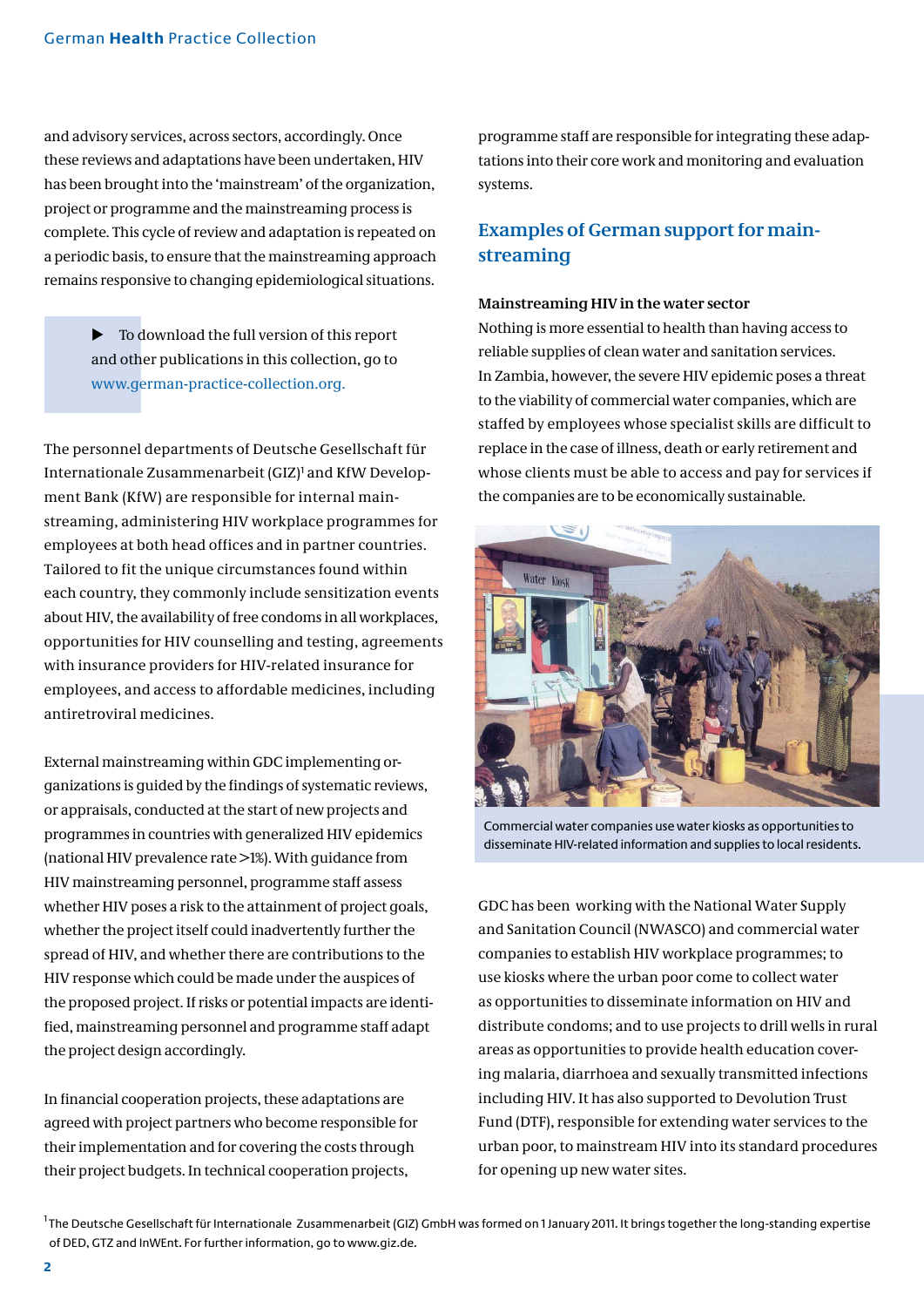## **Support for partner organizations' workplace programmes: AIDS Workplace Programmes in Southern Africa**

AIDS Workplace Programmes in Southern Africa (AWiSA), which was established in 2003 as a joint initiative of the former DED and InWEnt and supports small- and mediumsized businesses and organizations in Malawi, Mozambique, South Africa and Zambia to address HIV through comprehensive HIV prevention and health promotion programmes which are built around five core pillars: coordination, information and education, health management, policy development and monitoring. The programme provides training, guidance and tools for operationalizing each of these elements in workplace settings. The AWiSA approach has been adapted for GDC partner organizations ranging from educational institutions to local government authorities, water companies, civil society organizations and health care facilities. HIV focal point persons from these organizations have attended AWiSA training events, learned to establish and manage their own workplace programmes, and received follow-up support in the form of on-site visits, condoms and informational materials, and assistance in the development of workplans and policies.

#### **HIV mainstreaming in GDC workplaces**

Good health is only one component of a person's overall wellbeing: financial security, a clean and safe environment, and a positive atmosphere at the workplace are also important elements. GDC in Ghana is broadening its long-standing HIV Workplace Programme into an Employee Wellness Programme which will encompass social protection, health and safety, and environmental management. As one component of the programme employees and their family members can now make use of the Preventive Health Package – a set of comprehensive health screenings which can be accessed on a voluntary and confidential basis through designated health providers. The package includes periodic screenings for HIV, TB, meningitis, hypertension, Hepatitis B, and certain common cancers, as well as a general health check. During the first year of the new scheme, 50% of GDC employees accessed the package – a significantly higher level of uptake than in the former HIV workplace programme, where attendance had stopped increasing and many employees felt they had enough information about HIV. In a short period of time, the expanded workplace programme has demonstrated that the workplace is a good setting for addressing

a range of chronic and preventable diseases – including, but not limited to HIV – and that the broader the focus of the programme, the more likely employees are to participate.



Through GDC's expanded workplace programme in Ghana, employees and their family members are entitled to regular health screenings – including HIV testing – on a voluntary and confidential basis.

## **Results**

The monitoring and evaluation of HIV mainstreaming within GDC has evolved steadily over the past decade, from an early focus on process and output monitoring to a greater emphasis on identifying outcomes. An independent evaluation of the external mainstreaming work being undertaken by GDC's technical cooperation agencies in two high HIV prevalence countries in sub-Saharan Africa, conducted in 2009-2010, found that the approaches supported by GDC have resulted in reduced absenteeism in partner organizations, individual behaviour change to minimize the risk of HIV infection, a lessening of HIV-related stigma and discrimination in workplaces and at community level, and improved institutional responses to HIV within organizations.

It also showed that mainstreaming approaches are most likely to be successful when they are embedded within programmes; planned together with and owned by partner organizations; undertaken on a continuous basis over long periods of time; and approached at multiple levels (e.g. combining political support at the national or sectoral level with a practical commitment at the level of partner organizations).